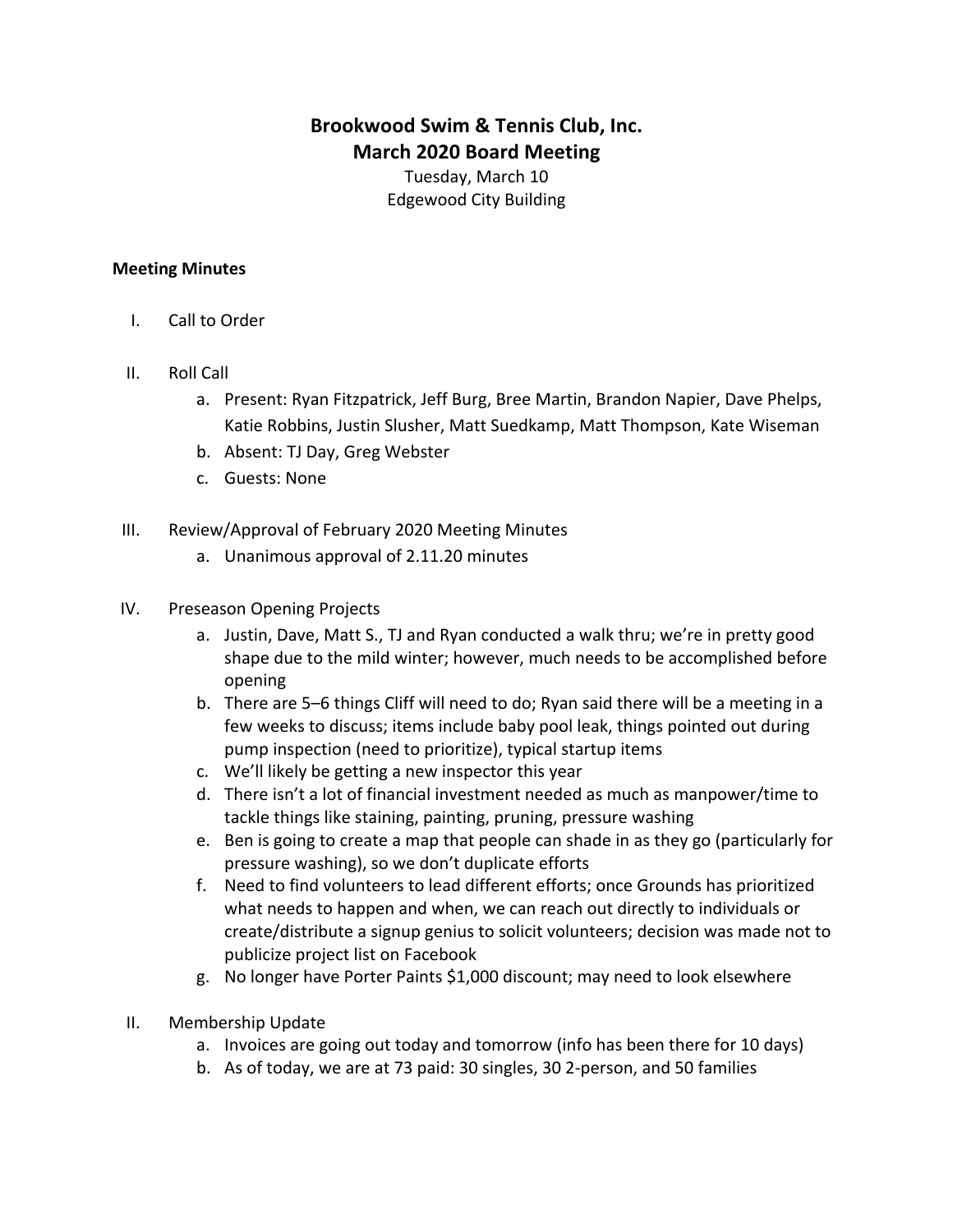- c. Jeff and TJ are setting up a time with David to go over the software so he can sell and register on site
- d. Discussed guest passes: could give each member two free and put in a koozie when they walk in the first day
- e. Discussed raffle options for folks who pay by certain date(s)
- f. Discussed looking into opportunities to create/distribute flyers at childcares and schools (KinderCare, Erlanger Elsmere Schools, Kenton County School District, St. Henry, Mary Queen of Heaven, Holy Cross, St. Pius), and maybe in the Edgewood newsletter; could include swim team info, BYO food and drink, etc
- g. Discussed yard signs; could find those and ask members to put out; perhaps offer \$25 concession stand credit for doing so
- h. Discussed approaching people who didn't pay dues last year; could send them a letter about what they are giving up, and remind them that their fellow members paid the insurance, property taxes, etc, on their behalf; perhaps offer discount on dues this year
- i. Paul Woodring asked if the fire department can use Brookwood for SWAT training; could be an opportunity to promote our involvement/partnership with the community
- III. Financial Update
	- a. Matt T. stressed that we need to treat everything as seriously urgent
	- b. Need to get all banner ad sales done by end of April
	- c. Discussed possibility of reaching out to Edgewood City Council
	- d. While we need cash flow, we do have a 9-acre piece of property and only a \$26k mortgage
	- e. Andy has been researching new pool options/financing
- IV. Marketing/Banner Ad Sales
	- a. Banners will be ordered/printed late April
	- b. TJ is maintaining a master list of targets
	- c. Anyone can sell them, hand out the flyers, etc.
	- d. Banner ad flyer is on TeamApp for anyone who needs to access
	- e. Discussed having a mass order printed
	- f. Need to get the banner ad flyer out again on Facebook
	- g. Could plan a day/event to go to businesses and solicit
- V. Events
	- a. Discussed adding Erlanger and Independence days in addition to Edgewood Day
- VI. Swim Team
	- a. Currently on the hunt for coaches
	- b. Putting together some spiritwear
- VII. Adjournment